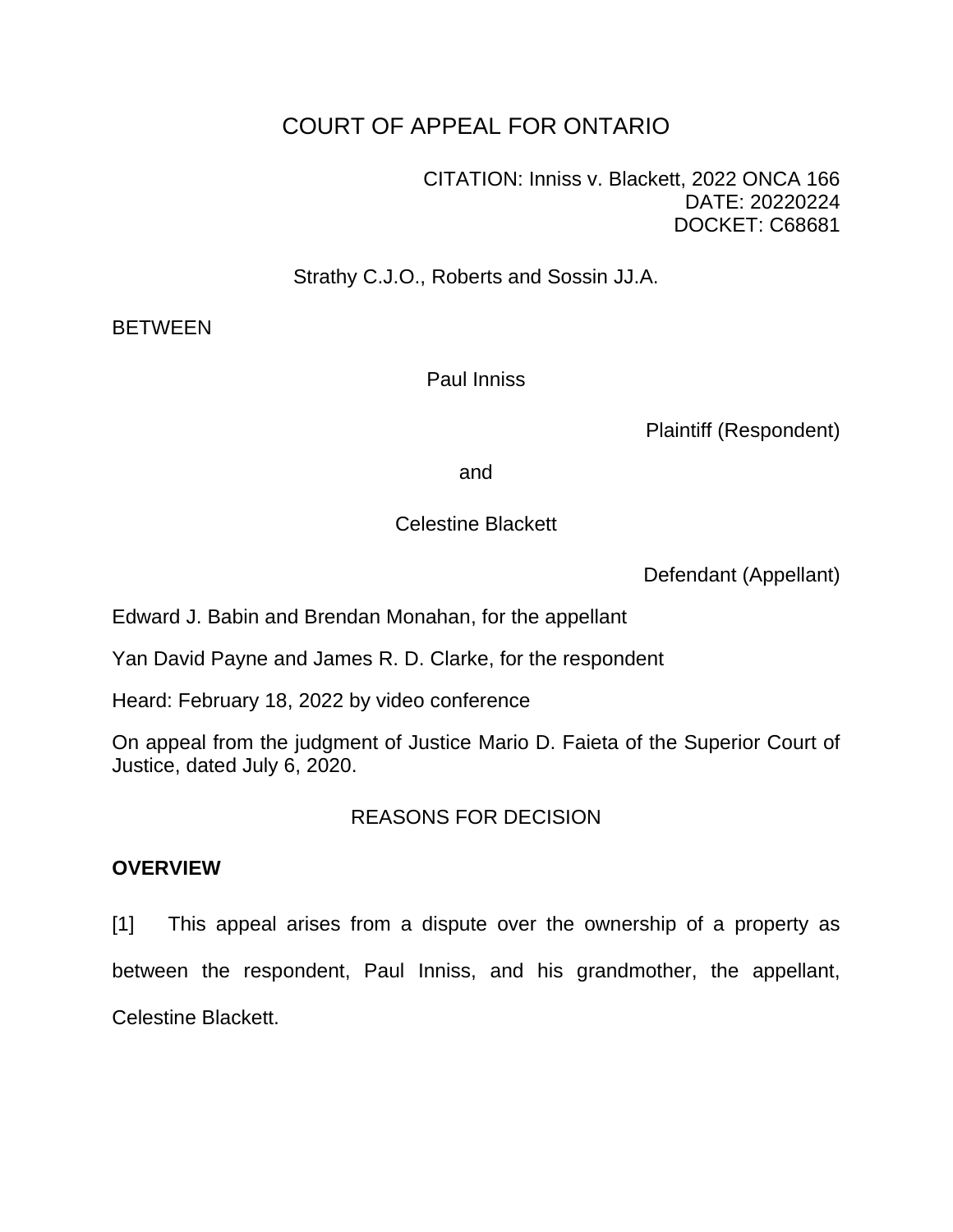[2] In 2002, following the purchase of the house at 470 Donlands Ave. in Toronto ("the house"), both parties were listed on title as joint tenants. The parties lived in the house between 2002 and 2008. In 2008, the relationship between the parties deteriorated, and the respondent moved out of the house.

[3] On March 1, 2016, the respondent brought this action for partition and sale. The appellant defended against the action and counterclaimed on the basis that the home was always hers alone.

[4] The trial judge accepted the respondent's evidence over the appellant's evidence with respect to the shared nature of contributions to the purchase, mortgage and maintenance of the house during the period the parties lived there together.

[5] The trial judge also accepted that the respondent's attempt to sell his interest in the property was reasonable and rejected the appellant's evidence that a sale of the property would result in hardship.

[6] The trial judge found that the appellant's contribution was greater than that of the respondent (with the appellant holding an 89.93% interest in the house and the respondent holding the remaining 10.17%). The trial judge provided the appellant with an opportunity to buy out the respondent or else the property could be sold pursuant to s. 2 of the *Partition Act,* R.S.O. 1990, c. P.4.

[7] On October 6, 2020, the appellant filed her notice of appeal.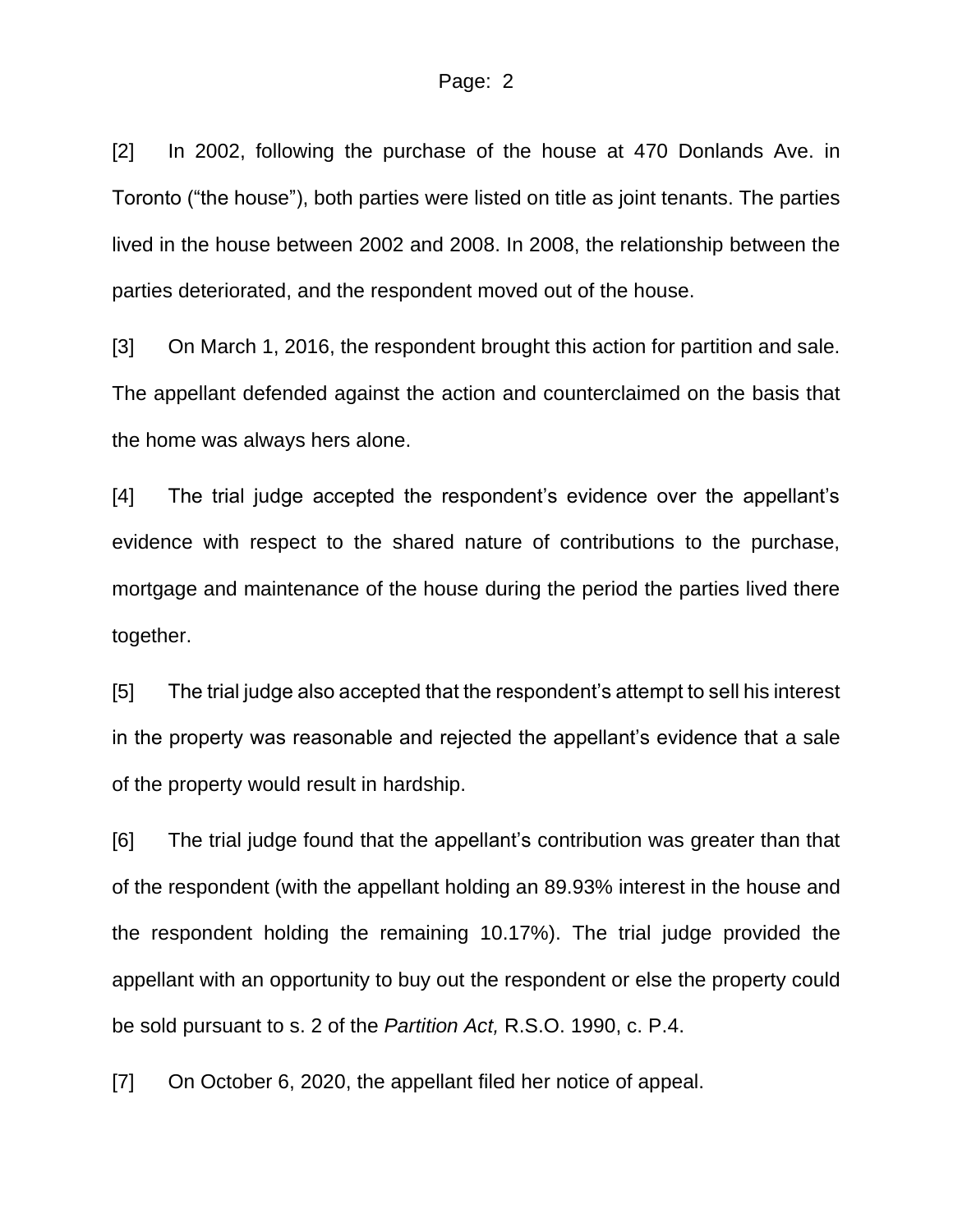[8] We dismissed the appeal at the hearing with reasons to follow. These are those reasons.

### **ANALYSIS**

- [9] The appellant raises four grounds of appeal:
	- 1) The trial judge failed to find that the respondent's interest in the house is subject to a resulting trust (or, alternatively, a constructive trust) in favour of the appellant;
	- 2) The trial judge erred by finding that the respondent contributed \$51,200 towards the carrying costs of the house and that such contributions entitled him to a beneficial ownership interest in the house;
	- 3) The trial judge erred by finding that the house should be sold pursuant to s. 2 of the *Partition Act*; and
	- 4) The trial judge erred in awarding trial costs to the respondent.
- [10] We address each ground of appeal below.

[11] Before turning to the grounds of appeal, however, it is important to emphasize the standard of review. This case involves findings of fact and findings of mixed fact and law. These findings are entitled to deference, absent a palpable and overriding error: *Housen v. Nikolaisen*, 2002 SCC 33, [2002] 2 S.C.R. 235, at para. 10.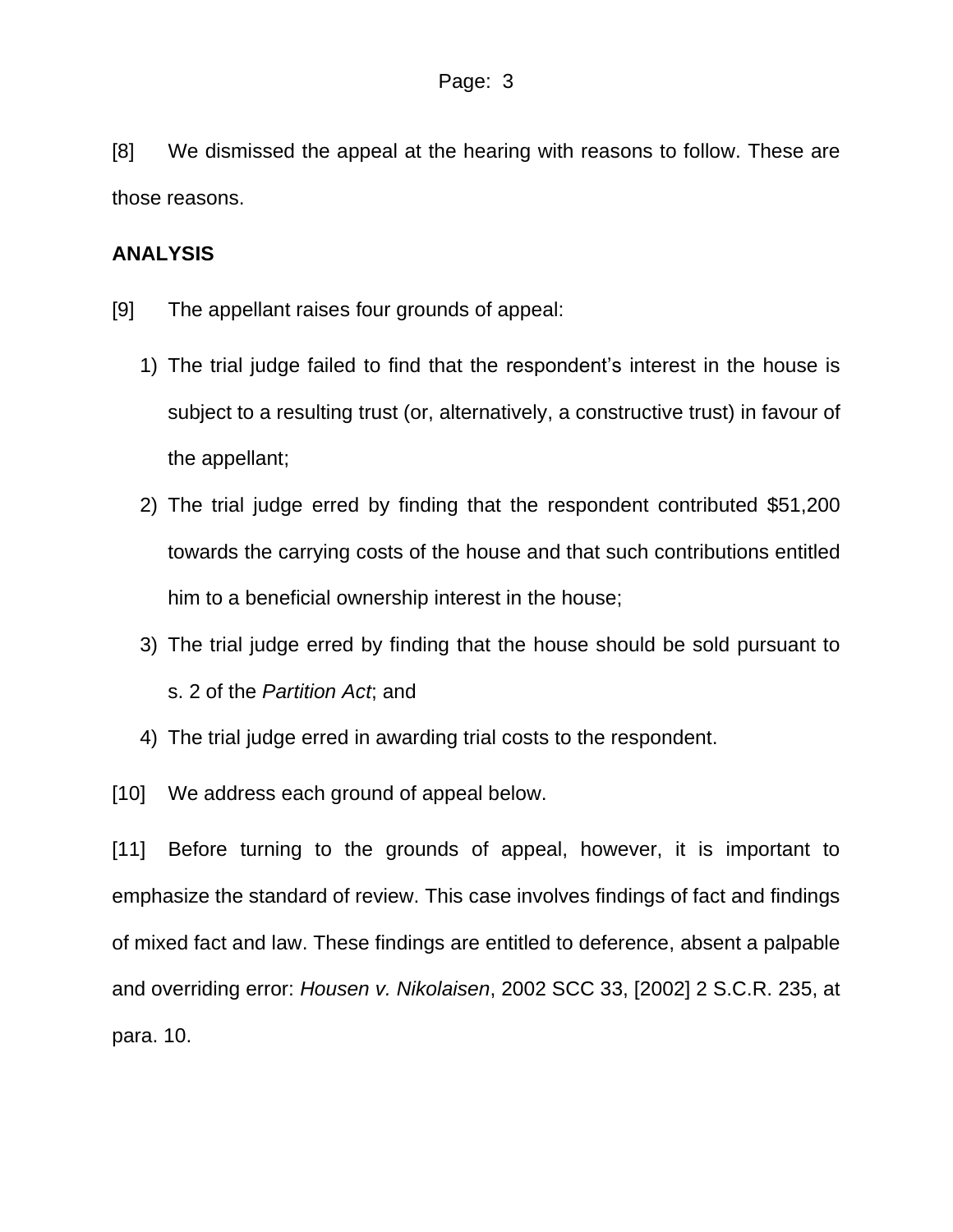# **The trial judge did not err in rejecting that the respondent's interest in the house is subject to a resulting or constructive trust**

[12] Applying the principles set out by the Supreme Court in *Pecore v. Pecore*, 2017 SCC 17, the trial judge rejected the argument that a presumption of a resulting trust applied in these circumstances, as he found that the respondent gave value for the property. The trial judge found that the respondent paid \$3,275.13 toward the closing costs of the house. The respondent also contributed to the purchase by becoming liable on the mortgage.

[13] The appellant argues that the payments toward the closing costs and becoming a co-signatory to the mortgage were insufficient to meet the threshold of adding value to the property for purposes of the resulting trust analysis, citing *Karen Patterson et al. v. Nadeen Patterson and The Estate of Barbara Patrick*, 2018 ONSC 6884, at para. 49. We do not accept this submission. Taken together in the context of the house purchase, both the respondent's contribution to the closing costs and assumption of risk in co-signing the mortgage made the house purchase possible. As the trial judge concluded, the parties each played a necessary role in making their shared goal of home ownership possible: at para. 64.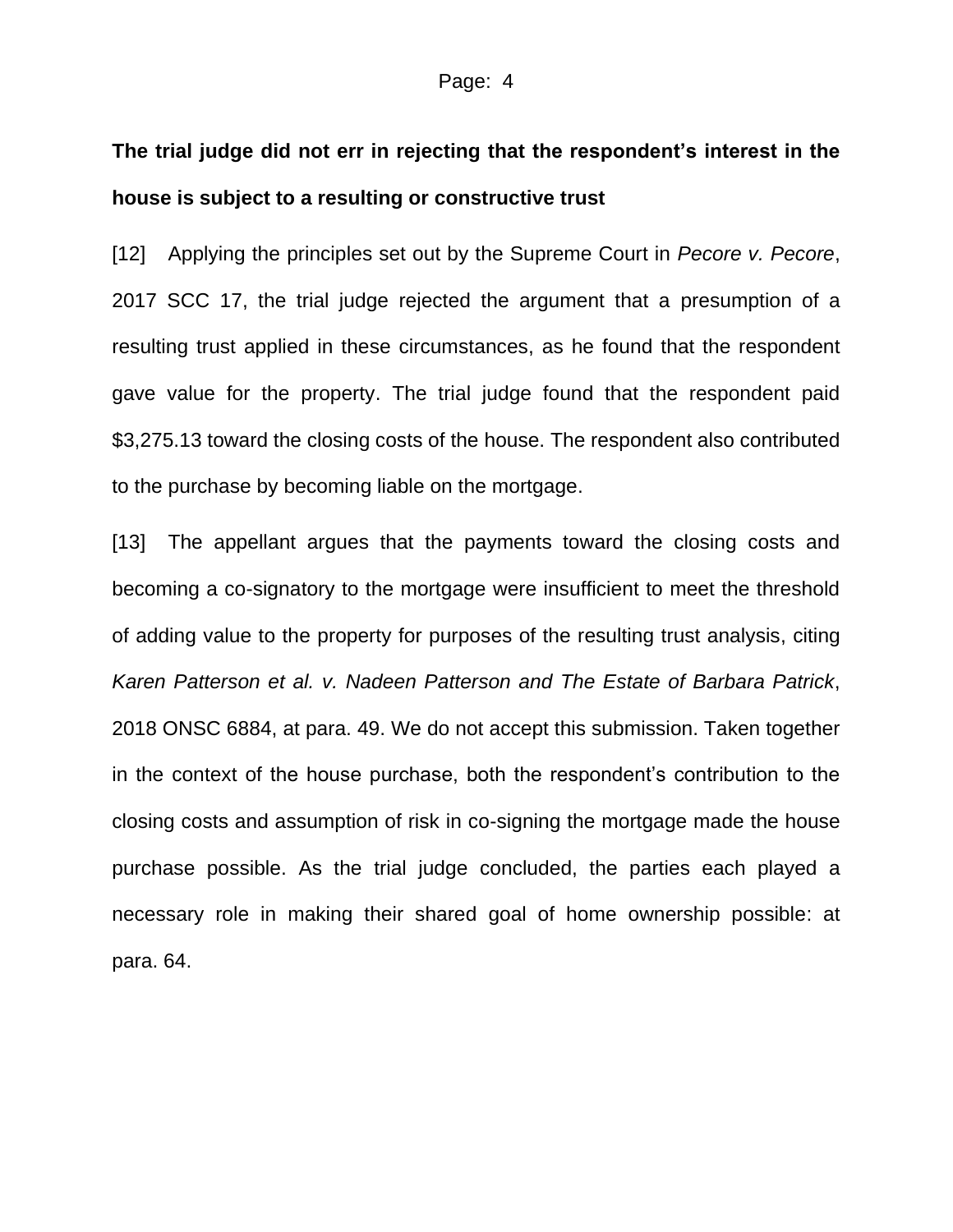#### Page: 5

[14] The appellant also argues no financial contributions to the closing costs by the respondent were documented and that corroborating evidence is required to rebut a presumption of a resulting trust.

[15] The trial judge preferred the evidence of the respondent to the evidence of the appellant. The trial judge's factual findings include findings of credibility. The trial judge stated, at para. 65, "The Defendant's evidence was wildly inconsistent, self-serving and simply not credible".

[16] The finding that the presumption of a resulting trust did not apply was available to the trial judge on the record. The trial judge considered the respondent's testimony in the context of his bank statements and other evidence.

[17] The trial judge similarly rejected the argument that a constructive trust had been established. He found no basis for the appellant's unjust enrichment claim.

[18] We see no error in these findings by the trial judge.

# **The trial judge did not err by finding that the respondent's contributions toward the carrying costs of the house entitled him to an ownership interest**

[19] The trial judge made a finding of fact that the respondent contributed \$800 per month toward the mortgage payments and maintenance of the house during a 64-month period, for a total of \$51,200. As a result, the trial judge calculated that the respondent was entitled to a 10.17% interest in the house.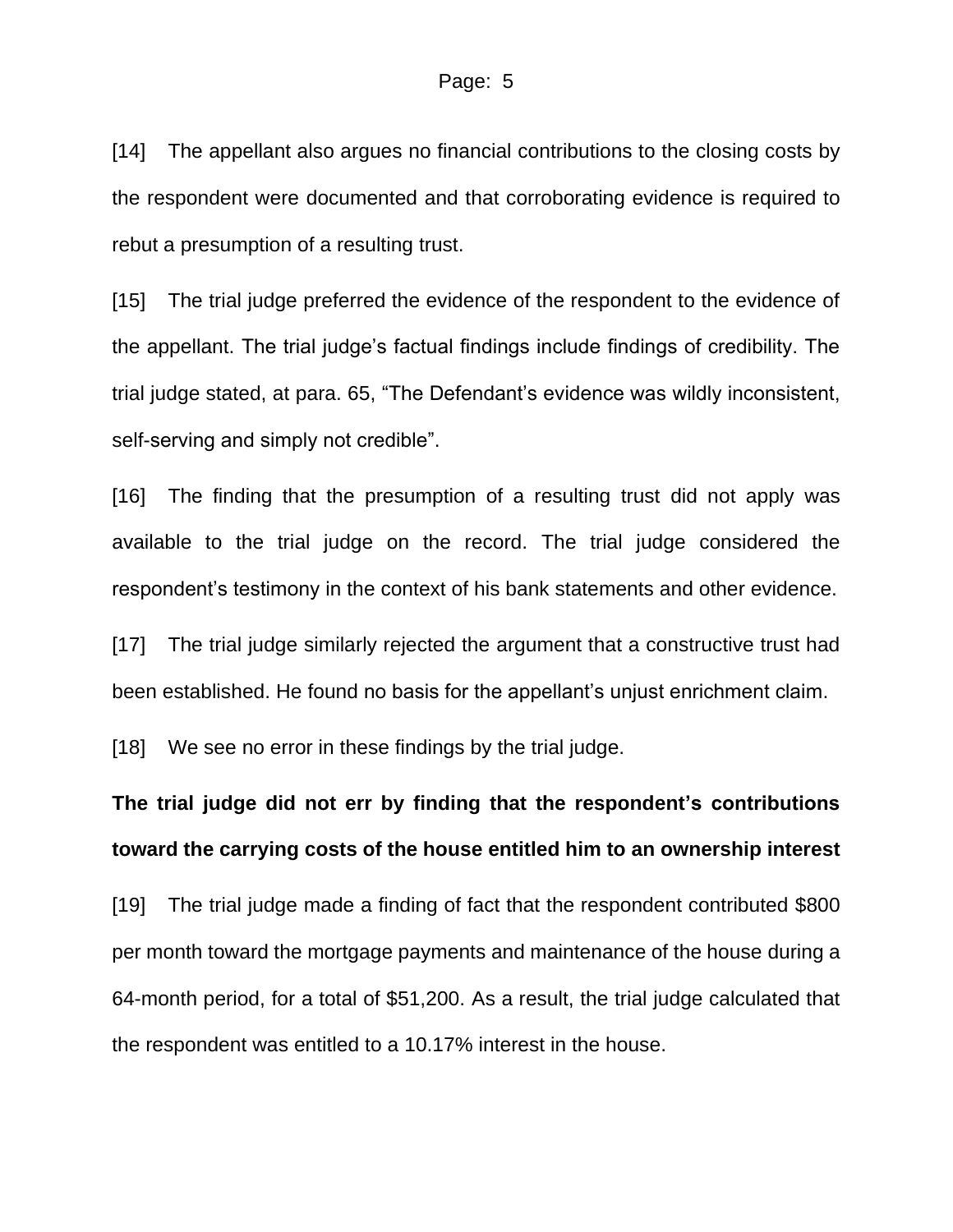[20] The trial judge conceded that there was a "dearth" of evidence to support these payments by the respondent but concluded that it would not have been possible for the appellant to carry the house over this period without the respondent's assistance.

[21] The appellant argues there was indeed an alternative explanation for how the appellant could meet her financial obligations.

[22] Again, the trial judge's finding was open to him on the record and is entitled to deference. There is no basis to interfere with this finding.

# **The trial judge did not err in ordering that the house should be sold by virtue of the** *Partition Act*

[23] Joint tenants have a *prima facie* right to force a sale of a property under s. 2 of the *Partition Act*: *Davis v. Davis*, [1954] O.R. 23 (C.A.), at p. 29. The onus is on the party resisting the sale of the property to demonstrate that the property should not be sold. To exercise its discretion not to approve a sale, a court must be satisfied that the party seeking the sale is acting in a malicious, vexatious or oppressive fashion: *Brienza v. Brienza*, 2014 ONSC 6942, at para. 25.

[24] The trial judge concluded that the respondent's desire to sell his interest in the house was reasonable and was not malicious, vexatious or oppressive. The trial judge also rejected the appellant's argument that her age and illness justified refusing the partition and sale.